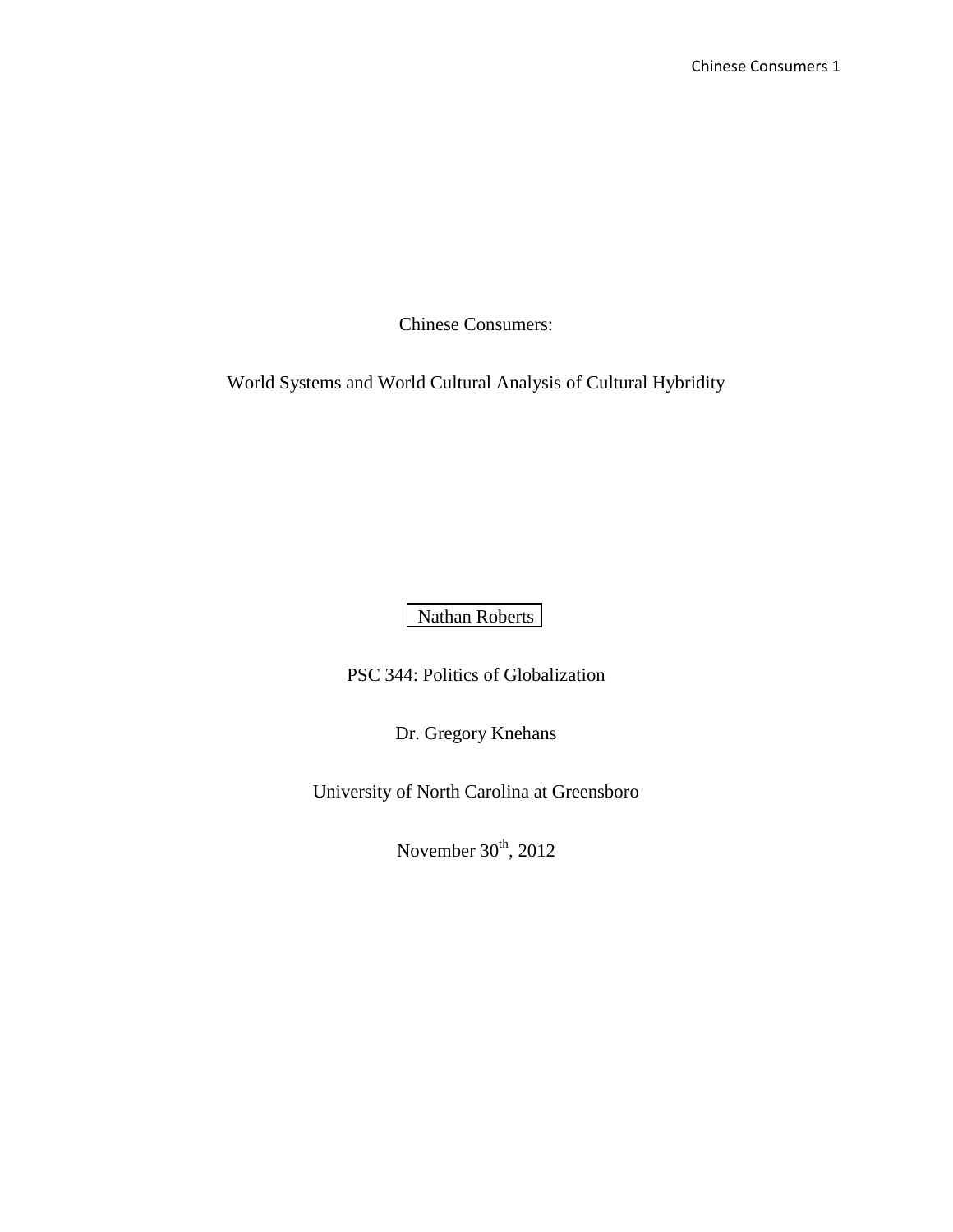The rise of China can be considered either the wrench in the gears of most scholars' interpretations of globalization, or viewed as the new big gear in furthering globalization. Either way, it provides a new and fruitful landscape for examining the effects of integrating into the world-system. China's entrance into the system was strategically planned and aided along through greater opening to outside and free market influences (Lechner 2009). As such, the changes within the nation have caused reciprocal effects on both China and the western institutions that are infiltrating the once closed society (Gerth 2010). Although the driving forces for most of the changes are based on economic reasons (acceptance of semi-free markets), changes in culture, ideology, and lifestyle are also occurring. This makes China a unique case study for understanding the impact of integration into the world system and the effects on attitudes and cultural values.

With China's entrance and acceptance of market ideology inherent in the capitalist worldsystem, the development of consumer culture occurs as a side effect. The thesis of this case study states that as China is integrated further into the world-system, there will be a development of consumer culture. Using this perspective, arguments of glocalization, hybridity, and isomorphism still hold sway. However, any hybridity that occurs is the means of reaching the end of developing consumer culture that is dictated and necessary in the capitalist world-system. However, this high consumption culture leads to issues that can exacerbate and create social problems, especially in nation-states with a population of 1.3 billion people (Gerth 2010; Robbins 1999).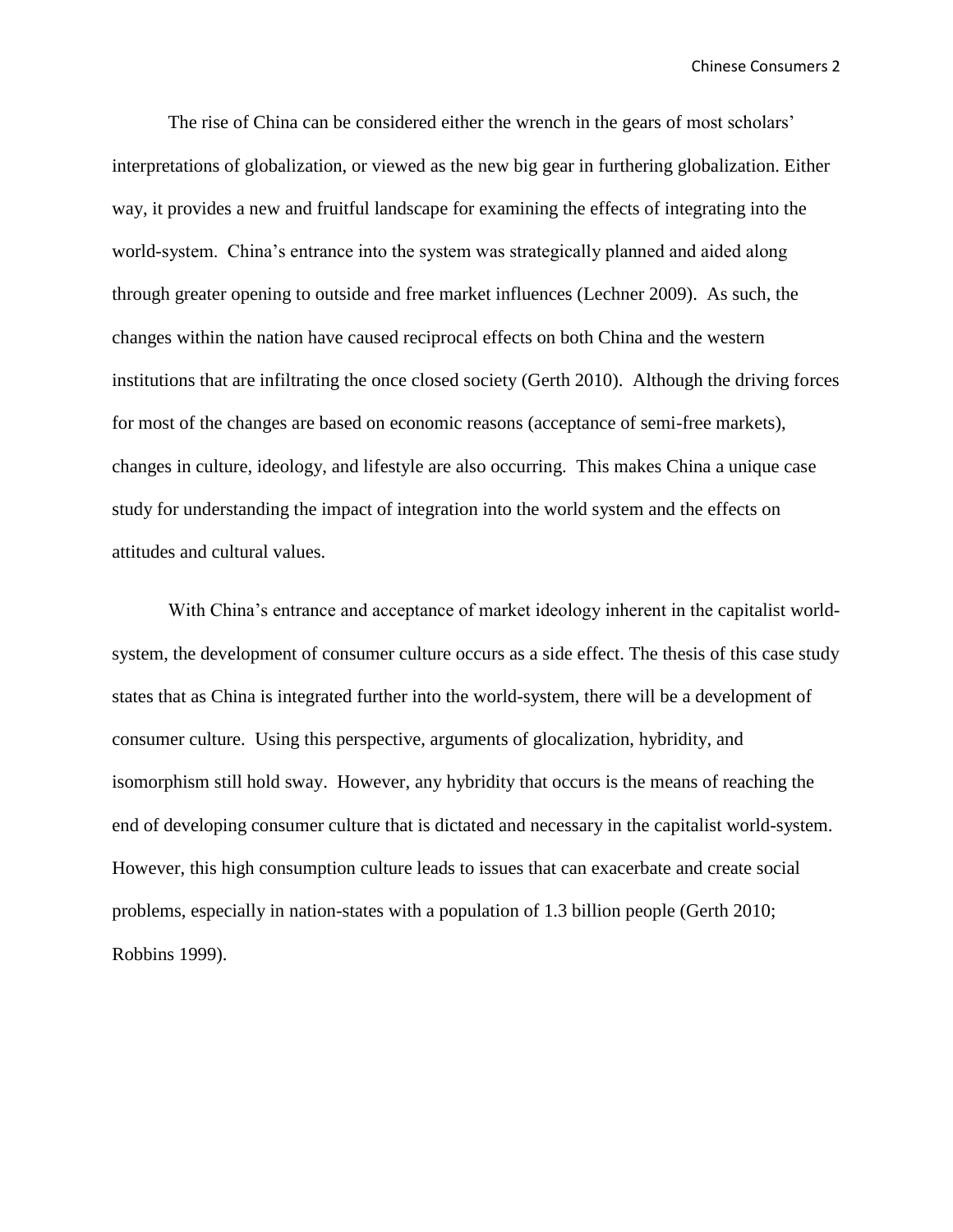### **Theoretical Perspective**

Wallerstein's *World-Systems Theory* states that the history of the world can be understood within the scope of global capitalism, with a particular division of labor and markets, along with the rising and falling of hegemonic powers (Allan 2011; Wallerstein [2004] 2012). As such, when new nation-states enter the system, they do so as a capitalist system which encapsulates its own cultural norms, values, and beliefs. Meyer et al. ([1997] 2012) argues that world society is constructed of modeling systems that dictate certain cultural forms that force the (re)entering nation-state to conform. If the world-system is understood to be a capitalist system, the cultural model provided will be defined by capitalism (Robbins 1999). This model has been defined by Western neo-liberal capitalist globalization which has pushed excessive laissez-faire ideologies (Steger 2009). However, to counter neo-imperialist arguments of Westernization or Americanization, the process is actually driven by the current hegemon in the world-system as defined by its hierarchical standing within the world-system (Steger 2009; Sen [2002] 2012). Using these viewpoints together dictates that the economic structure of global capitalism, defined by Western hegemons, provides a culture that (re)integrating nation-states must follow to become a member of the world-system. If these nation-states do not conform, outside or internal forces will propel the nation-state to conform (Meyer et al. ([1997] 2012).

Robbins (1999) provides a beginning framework for combining these two theoretical perspectives coined as the "culture of capitalism." His argument states that the culture of capitalism is created through the development of three categories that are necessary for capitalism: capitalists, laborers, and consumers (Robbins 1999). Each of these classes have their own goals of accumulation and are socialized to "…[behave] according to a set of learned rules…"(Robbins 1999:12).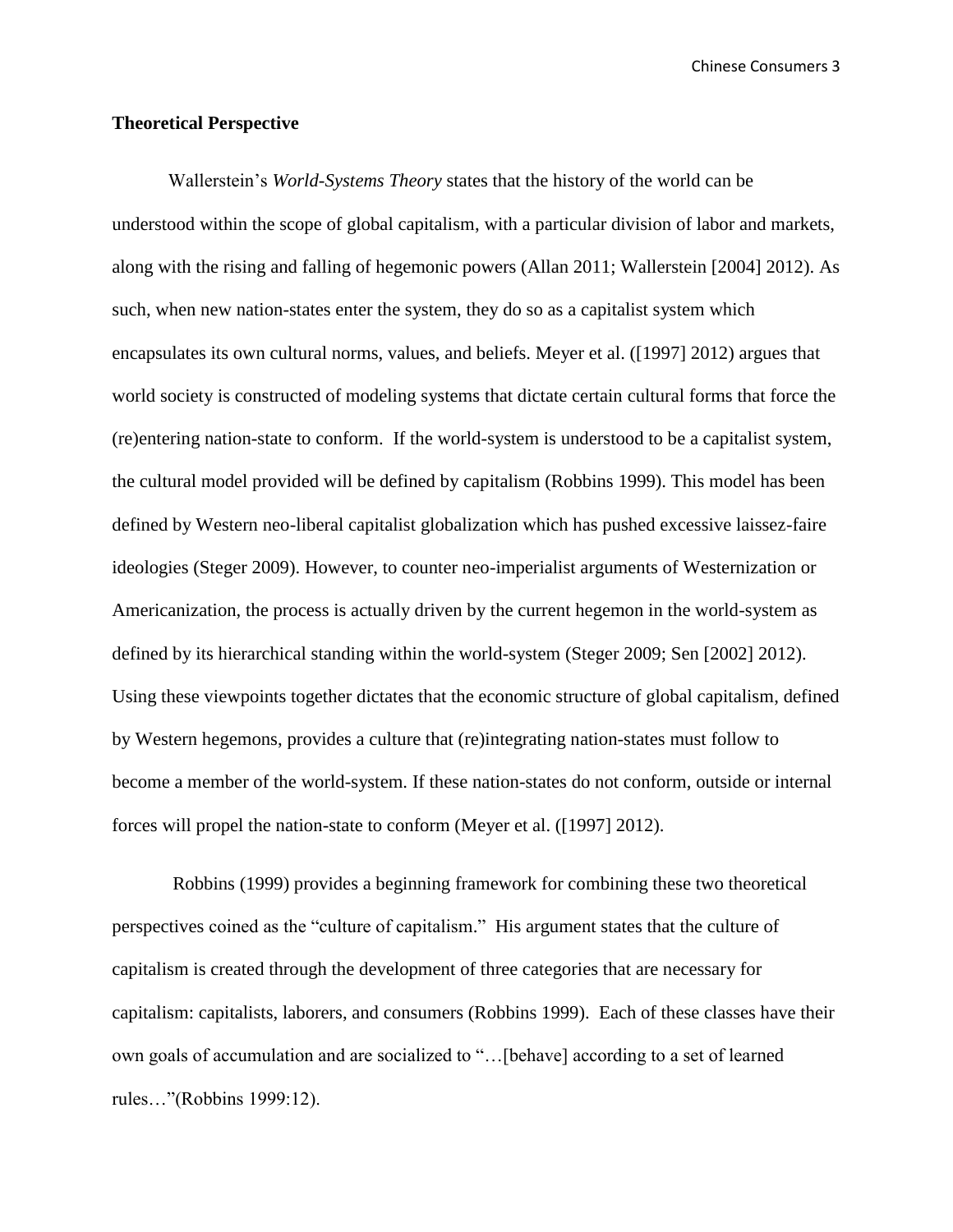Therefore, the structures of global capitalism create a culture based on endless accumulation. This leads to the development of a consumer culture whose goal is the endless accumulation of commodities. This culture is inherent in the world-system, assumed to be dictated by the current hegemon or core nations, and the hybridity that occurs will only be a means for achieving the end of cultivating and socializing the society into consumerism. As nation-states are further integrated and possibly begin to rise in their position in the worldsystem, there should be evidence of changing values, beliefs, and ideologies that conform to the capitalist culture.

# **Literature Review**

This case study of China is to show the effects of a society's integration and proximity to the world-system. The country's incremental integration into the capitalist world-system and gradual acceptance of market ideology provides a fertile ground for examining changes in cultural values, beliefs, and norms based on differing social contexts. Examining China also allows for showing how this cultural hybridization has occurred.

Prior research indicates a correlation between the opening of Chinese society and the adoption and changes in values and ideologies of the population. Hung, Gu, and Yim's (2007) research identified different generational cohorts in China and different values that each cohort possessed. Their research found three different cohorts that came of age in different sociohistorical contexts correlating to the different levels of integration to world-system and that exhibit different ideologies toward consumerism. The first cohort identified was the Red Guards who came of age during the Mao era's Cultural Revolution (1966-1979), the second were the Modern Realists who came of age during Economic Reform period (1980-1991), and the third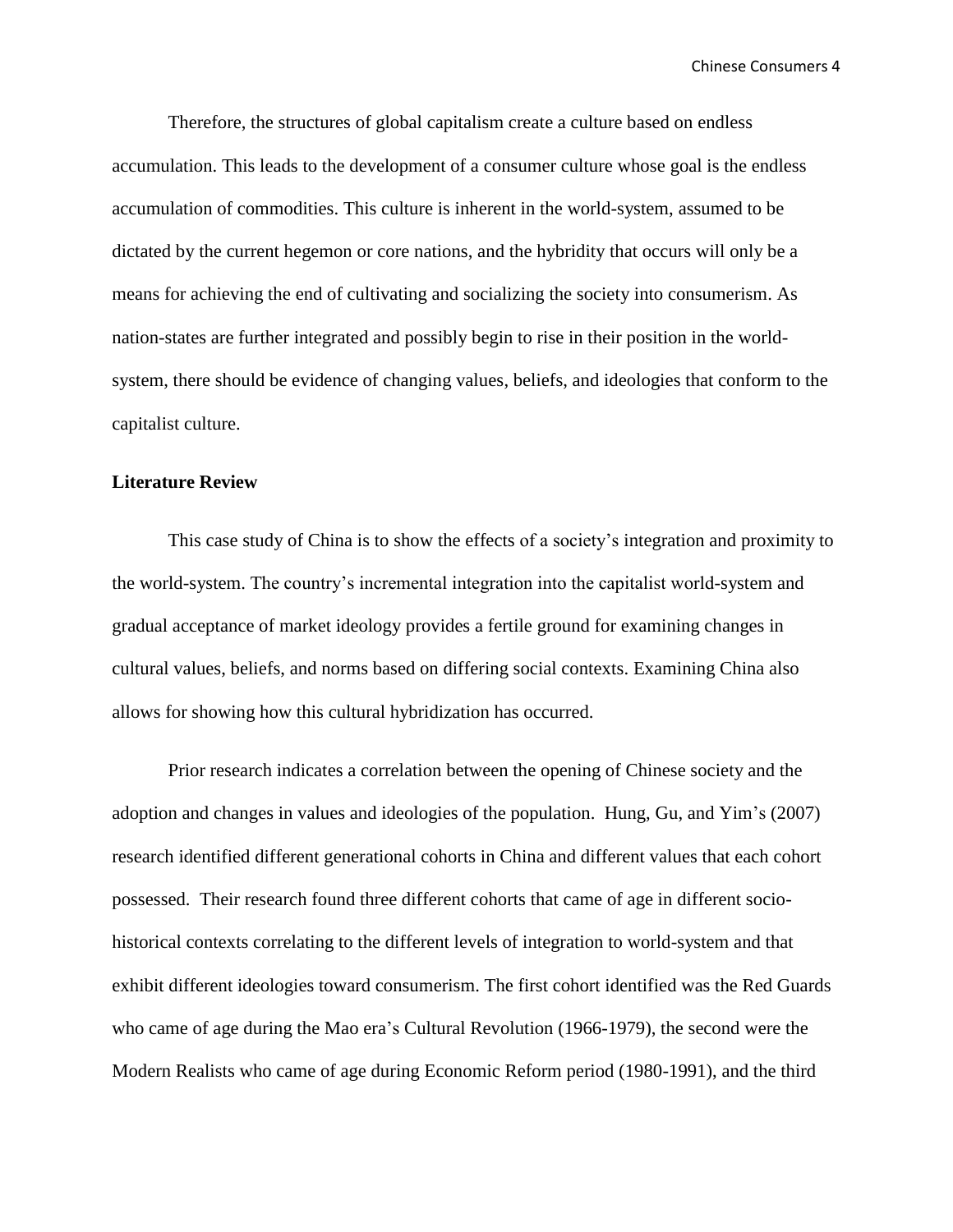cohort were the Global Materialists who came of age during the Globalizing Period (1990 present) (Hung et al 2007). Each of these periods coincide with different levels of integration within the world-system, and each cohort exhibits different values and beliefs in regard to consumerism. The Red Guards were the most conservative in their consumption habits, mainly concentrating on purchasing of utilitarian goods while the Modern Realists and Global Materialists were more likely to exhibit conspicuous consumption practices (Hung et al. 2007).

In comparing the different cohorts cross-nationally, Hung et al. (2007) found that age correspondence between cohorts had less effect on materialist values than the social context within which they were reared. They compared the Baby Boomer cohort in the United States to the age similar Red Guards and found that the Boomer's and the Modern Realists were more similar in the consumption habits (Hung et al. 2007). These findings indicate the impact of the socio-historical contexts on value and ideology formation. As such, the Chinese cohorts who have come of age in periods of greater integration to the world-system exhibit ideologies, beliefs, and values that are more congruent to the culture of capitalism.

Wang (2007) also identifies the changing values of the younger generation. Through examining Chinese college students' values, he identifies the emergence of economic determinants as possessing a new centrality in the younger generation's decision making (Wang 2007). This change in values is related to both internal and external factors impacting the youths (Wang 2007). The internal factors that he finds are related to China's transition to a market based economy, which has led to an altered landscape of the society that has changed the social order along with altering the youths' ways of thinking (Wang 2007). The external factors are related to the process of globalization and the increased influences of Western ideologies and cultures on China as it has been integrated into the world-system (Wang 2007).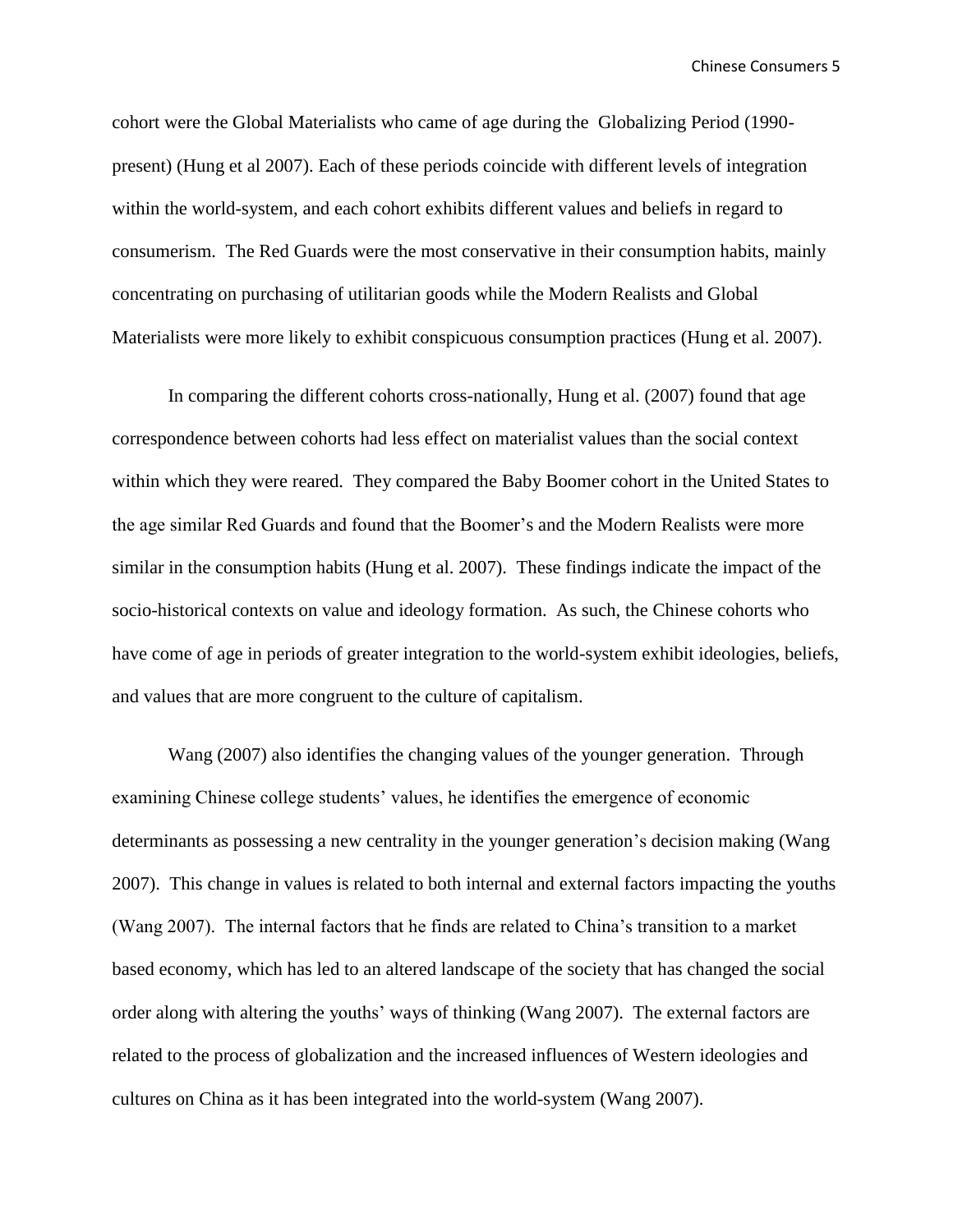The effects of this new centrality of economic determinants have created a national and cultural inferiority complex in the youth. The devaluation of liberal arts education programs and the development individualism and the "power of money" have led to the youth being concentrated in educational tracts that lead to the best economic outcomes (Wang 2007). As such, the youth exhibit beliefs of China as being inferior to the West and its accomplishments and the development of a magnified empty patriotism filled with emotion but lacking in true substance (Wang 2007). Therefore, the value changes of the youth that have been driven by ideologies held in a market economy have led to issues in reference to their own nationality and ethnicity, while placing the West on a pedestal. As these youth move into positions of power, the push for further isomorphism within the society may occur which will help to increase the centrality of consumerism and economic factors in the population.

However, Davis (2005) showed that not all value changes have been concentrated on the younger generation. Through an intersectional analysis of the cohort prior to the Red Guards, she shows the effects of socio-historical context on individuals' values and attempts to refute the ideas of only a driving force of capitalism (Davis 2005). Since this cohort had to adapt to the circumstances of deprivation involved in the Cultural Revolution but came of age in an earlier period and context they were subject to feelings of deprivation (Davis 2005). As such, with the opening of China and the increased influence of Western nations, this cohort had a shift in consumption from utilitarian to hedonistic which was increasing due to the current wave of globalization (Davis 2005). She also found that there were contradictory meanings that were attached to this form of consumption (Davis 2005). On one side, the respondents felt that this spending was a celebration of choice and individualism, the other being regret when the product did not meet the expectations of the consumer (Davis 2005). Her research shows the influence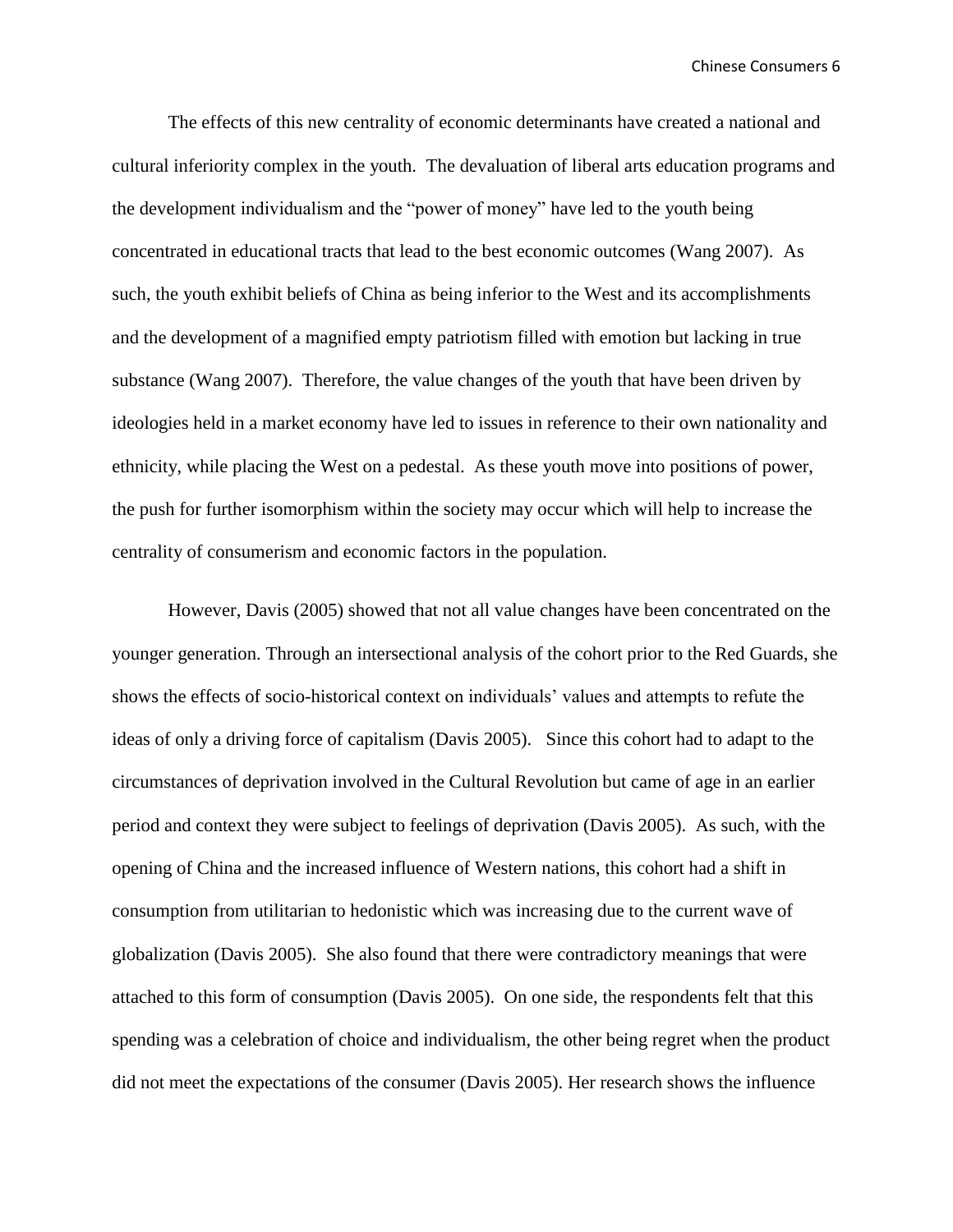that hegemons have on defining the values and beliefs of the local culture that push for hybridization. It also indicates the impact of the changing contexts on all generations as China has been incorporated into the world-system.

Tse, Belk, and Zhou (1989) shows the impact of openness to Western influences on dictating values, and also the power that local cultures have on defining what they consume. Through a longitudinal content-analysis of advertising in three Chinese societies: Hong Kong, Taiwan, and the People's Republic of China (P.R.C.), they show differences in consumer values based on their openness to Western Influence (Tse et al. 1989). Their goal was to examine the way that advertising appeals were created based on different social contexts, and to examine effects of cultural hybridity on changing the local cultures through advertising (Tse et al. 1989). Their analysis ran from 1979-1985 which coincided with the beginning of the Economic Reform period, which marked China's reentrance into the world-system.

They first hypothesize that advertisements would vary in their hedonistic or utilitarian appeals based on the amount of Western influence in the society, with Hong Kong tending toward hedonistic appeals while the P.R.C. would tend toward utilitarian (Tse et al. 1989). Tse et al.'s (1989) second hypothesis stated that overtime the societies advertising would converge and become increasingly like Hong Kong's, and by association the West. They found full support for their first hypothesis and partial support for their second (Tse et al. 1989). These results may have occurred due to the limited range of the study, which may provide more conclusive evidence if performed at present, roughly 30 years later. Another factor that may have impacted their results, were the limited periodicals and advertisements in the P.R.C. during that time period, which would also be corrected by a current analysis. However, their results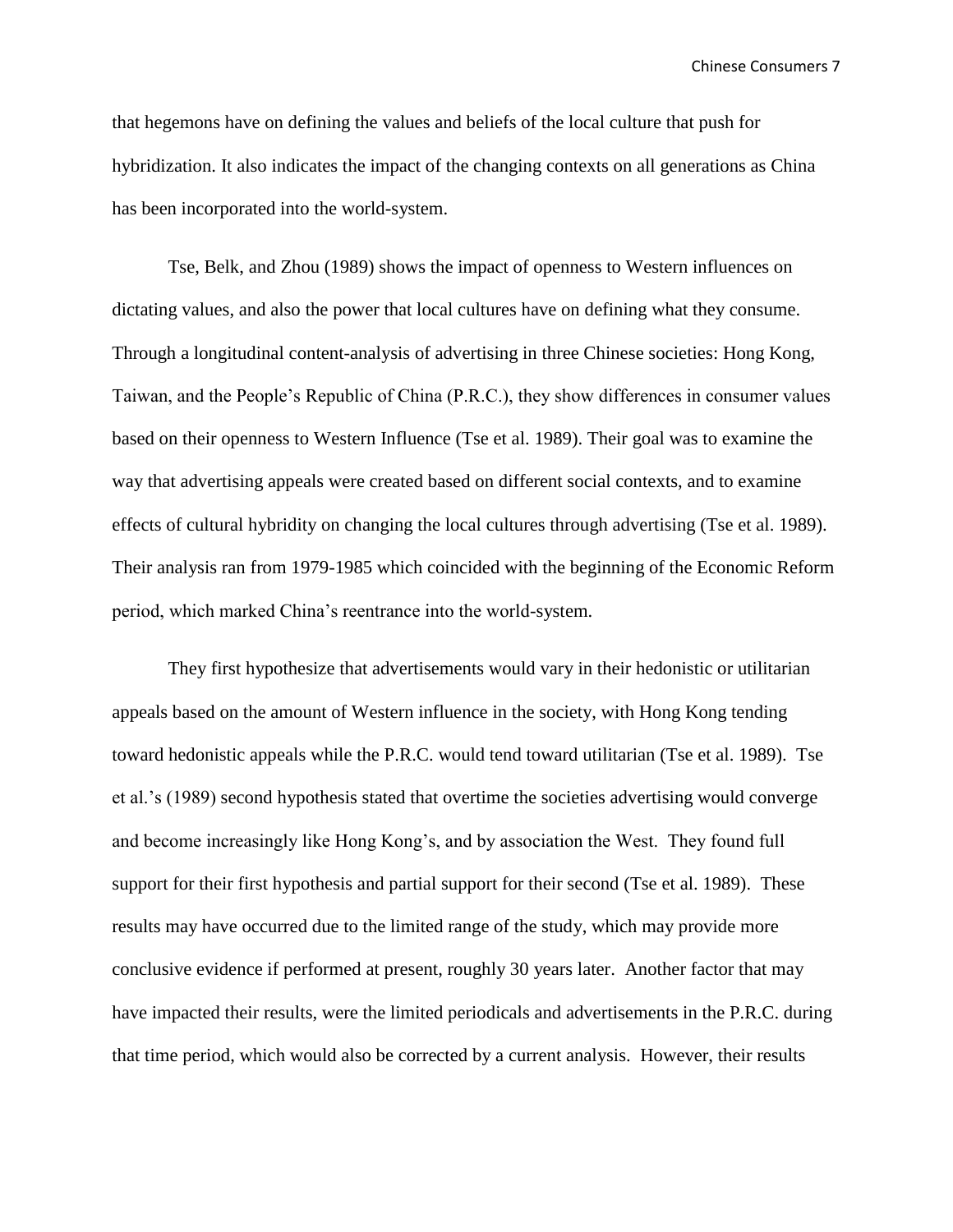indicate that integration into the world-system alters the values that the society will hold in regard to consumption and dictates how businesses and products are marketed.

Further expanding on the power that local cultures have over defining how advertising and consumption appeals are crafted, Li and Woetzel's (2012) report for the Mckinsey and Company marketing firm provide future predictions for China's economy and routes that business and investors should follow to optimize their business. The basis of their study is identifying how businesses should appeal to the changing demands of the Chinese consumers. They indicate that by 2015 the Chinese economy will move to being a post-industrial consumer and service driven economy (Li and Woetzel's 2012). They also cite that the new social safety nets being created by the government will increase the amount of free spending money available to the population (Li and Woetzel's 2012). The implications of these changes lead them to suggest development outside of the megacities, examine what services that are growing in demand, track consumption patterns to socialize consumers into product loyalty, to automate industry due to low birthrate, and to develop products specifically for the Chinese market based on the declining significance of the west (Li and Woetzel's 2012). This research, although biased, shows the new influence that China is having on the world-market. It also indicates that China's rapid integration and acceptance of the market ideology has hastened the speed at which the country will develop a post-industrial society, giving the consumers more agency within the economy.

In further highlighting the agency that the local Chinese consumers have in defining business practices of international firms, Hooper (2000) shows the power that local cultures have over global brands. In doing so, she questions the validity of viewing globalization as a Western driven force. The Chinese have developed ethno-consumerist values that promote buying of local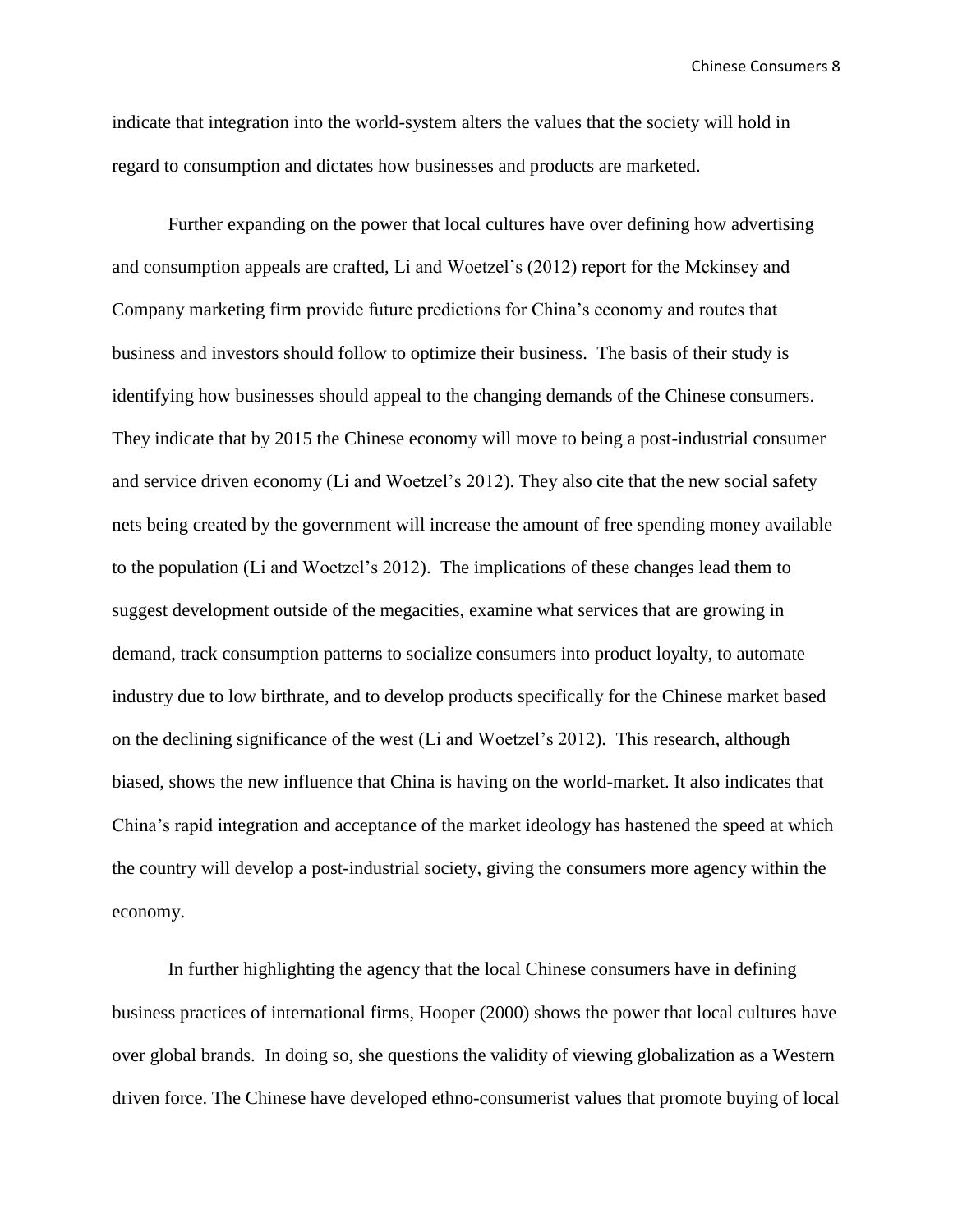companies' products as a reflection of nationalist sentiment and cultural particularity (Hooper 2000). This local pushback against the forces of transnational corporations (T.N.C.'s) has pushed the T.N.C.'s to hybridize their products to fit within the cultural context to appeal to the consumers (Hooper 2000). This development points to the cultivation of China as a legitimate market in the global economy and the ability of the Chinese consumers to dictate how corporations appeal to the market.

However, the Chinese consumers and their ethno-consumerist values have also prompted the development of local brands for consumption that have helped to foster a new market. These ethno-consumerist values pushed for government protection of local brands and for "Buy Chinese" movements (Gerth 2010). This has led the T.N.C.'s to partner or buy out existing Chinese brands, that allow for access to the market (Gerth 2010). Combined with China's reintegration into the world-system, these developments have allowed Chinese companies to have the upper hand in understanding the local contexts of the developing market (Gerth 2010). Yet problems still arise due to questionable quality of the products being produced based off of business management policies that have hung-over from the Mao era that are contrary to neoliberal business practices (Gerth 2010).

The development of the Chinese market did not solely occur by chance but as part of China's integration into the world-system. Watson (1997) examines the effects of the fast food chain McDonald's on Chinese consumers and the reciprocal effects emanating from the dualhybridization of the local culture and the institutional culture. McDonald's initial development in China pushed the restaurant to conform to the norms and beliefs that Chinese had about the chain's food (Watson 1997). However, after a time, the restaurants rationalized model and Western standards had socialized and created expectations for the consumers in regard to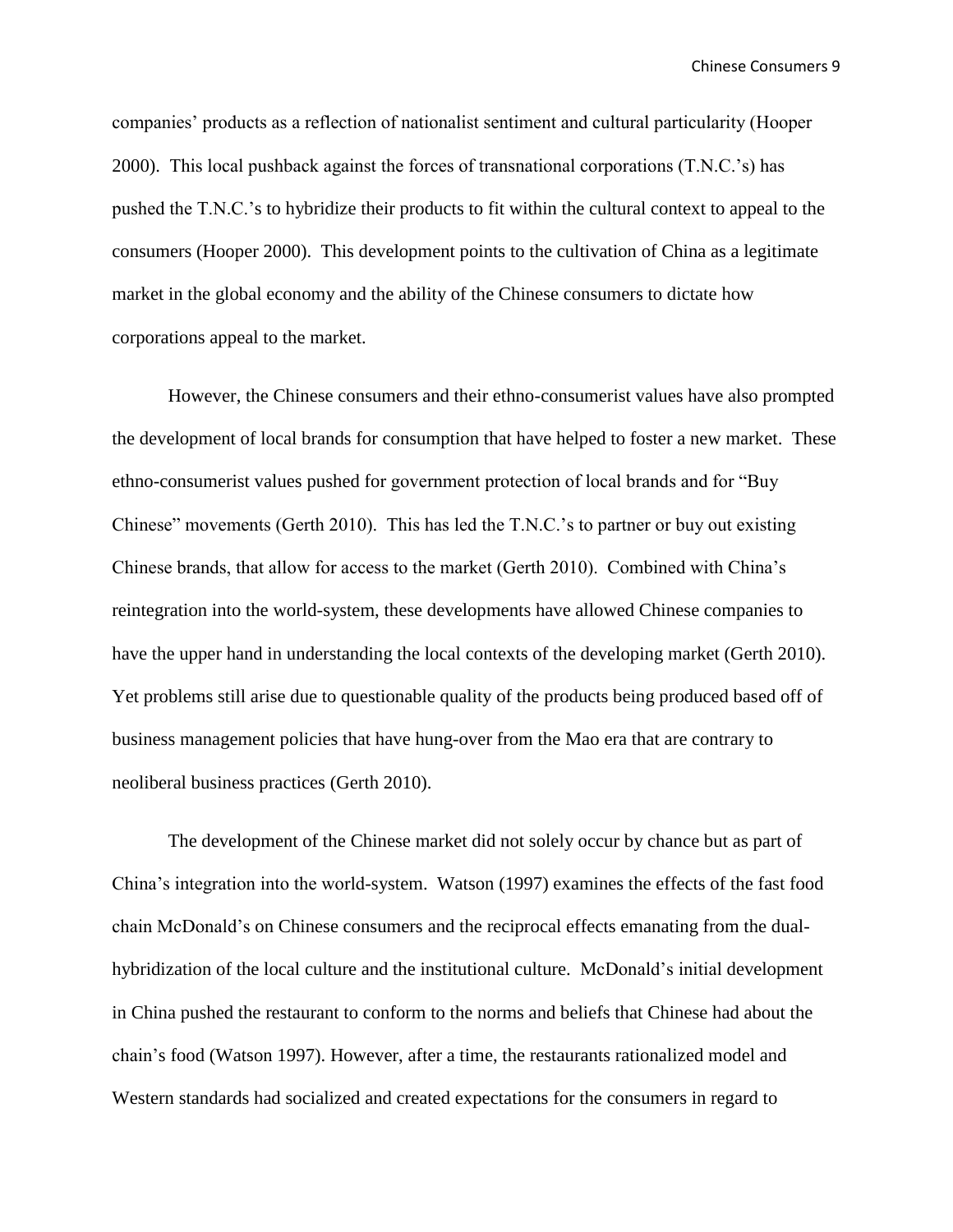cleanliness, service, and food (Watson 1997). This change was most evident in the younger generation, similar to Hung et al. (2007) and Wang (2007) findings. This generation was reared with McDonalds as a normal feature in their cultural atmosphere (Watson 1997). Along with the youths' proclivity for the food and environment, they were also granted a new agency in microlevels social relations. The children were able to dictate where the family ate over what the older generation wanted (Watson 1997). This shows how Western businesses and institutions alter and socialize consumers into creating what Ritzer (2004) and Weber (Allan 2010) called the bureaucratic personality where individuals exhibit characteristics of the institutions, which redefine their values to match the institutions. This research points to how China's integration and opening to outside influences have altered the values held within the society, and how traditional cultural norms have been pushed aside to conform to norms dictated in the worldsystem. It also shows how the population is being socialized toward consumerist lifestyles.

Gerth's (2010) book *As China Goes, So Goes the World* performs a semi-historical comparative analysis of changes within China as it has been integrated into the world-system. He identifies how the Chinese government has followed paths to create consumers that have been in direct opposition to past values of thriftiness and saving (Gerth 2010). The government instituted 40 hour work weeks, with weekends off, and advocated for vacations to increase consumer spending (Gerth 2010). Part of the reasoning behind this is to initiate a move to a consumer driven post-industrial society which has allowed for further commodification of activities and the development of new markets, such as travel agencies (Gerth 2010). He outlines how the movement to a consumer society alters how people identify themselves. He states that these movements have displaced traditional cultural identifications in favor of ownership of commodities (Gerth 2010). In regard to Watson's (1997) research, Gerth (2010)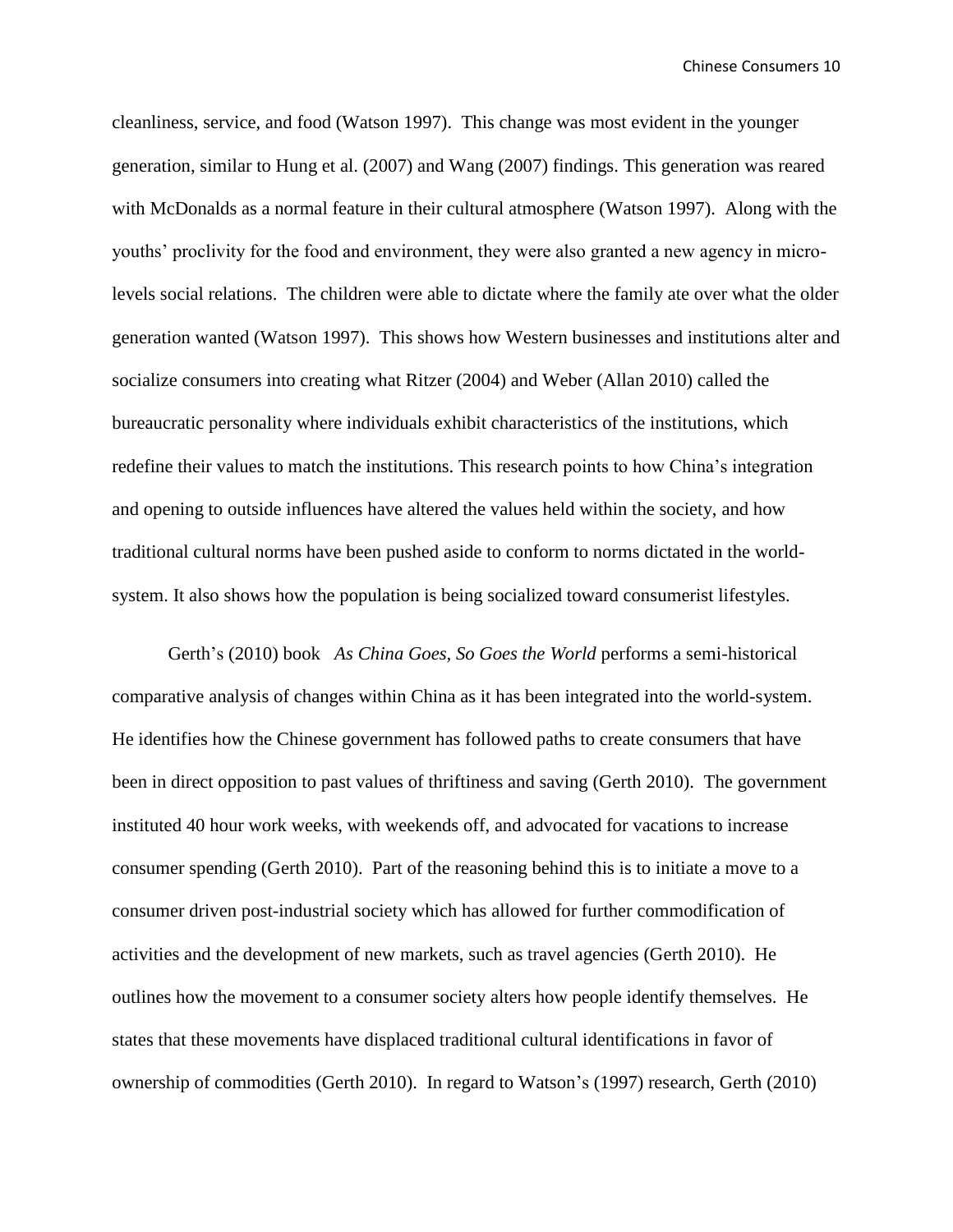points out how the movement to a consumer culture alters the values and lived experiences of individuals by socializing them to certain standards and behaviors, from which there can be no return, or the "Iron Cage of Consumerism" to echo Weber (Allan 2010).

However, not all influences on China have been solely Western driven. Gerth (2010) outlines how the close proximity and history of China and Taiwan have created avenues for developing of consumer culture. The trade between the two countries has allowed for China to become the largest importer of Taiwanese goods, which have allowed for cultural transmissions between the two countries (Gerth 2010). These cultural flows helped the Chinese affluent to build narratives and behaviors of what their new status meant off of the Taiwanese residing in the country (Gerth 2010). This highlights that the market has as much an influence on directing cultural ideologies as the hegemons in the world-system, placing more agency on the structure of capitalism. It may be argued though, that Taiwan's integration into the world-system has socialized its society into the hegemon's cultural ideology.

This development of a consumer culture in China, and to a greater extent the structure of global capitalism, holds strong implications for human rights and environmental concerns. Luo and Zhu's (2008) report for the World Bank, "Rising Income Inequality in China: A Race to the Top," indicates that China's entrance to the world-system has been a force for lifting a large segment of the world population out of absolute poverty. However, the trend that was observed runs congruent to the ideal that the rich are getting richer, but the poor are getting a little less poor. According to Gerth (2010), prior to China's reentrance the society was counted as one of the most egalitarian, although be it poor, societies in the world. The entrance to the capitalist world-system has driven for concentrations of wealth, and creating class structure with far more losers than winners (Gerth 2010). Urban and coastal regions have a decided advantage over the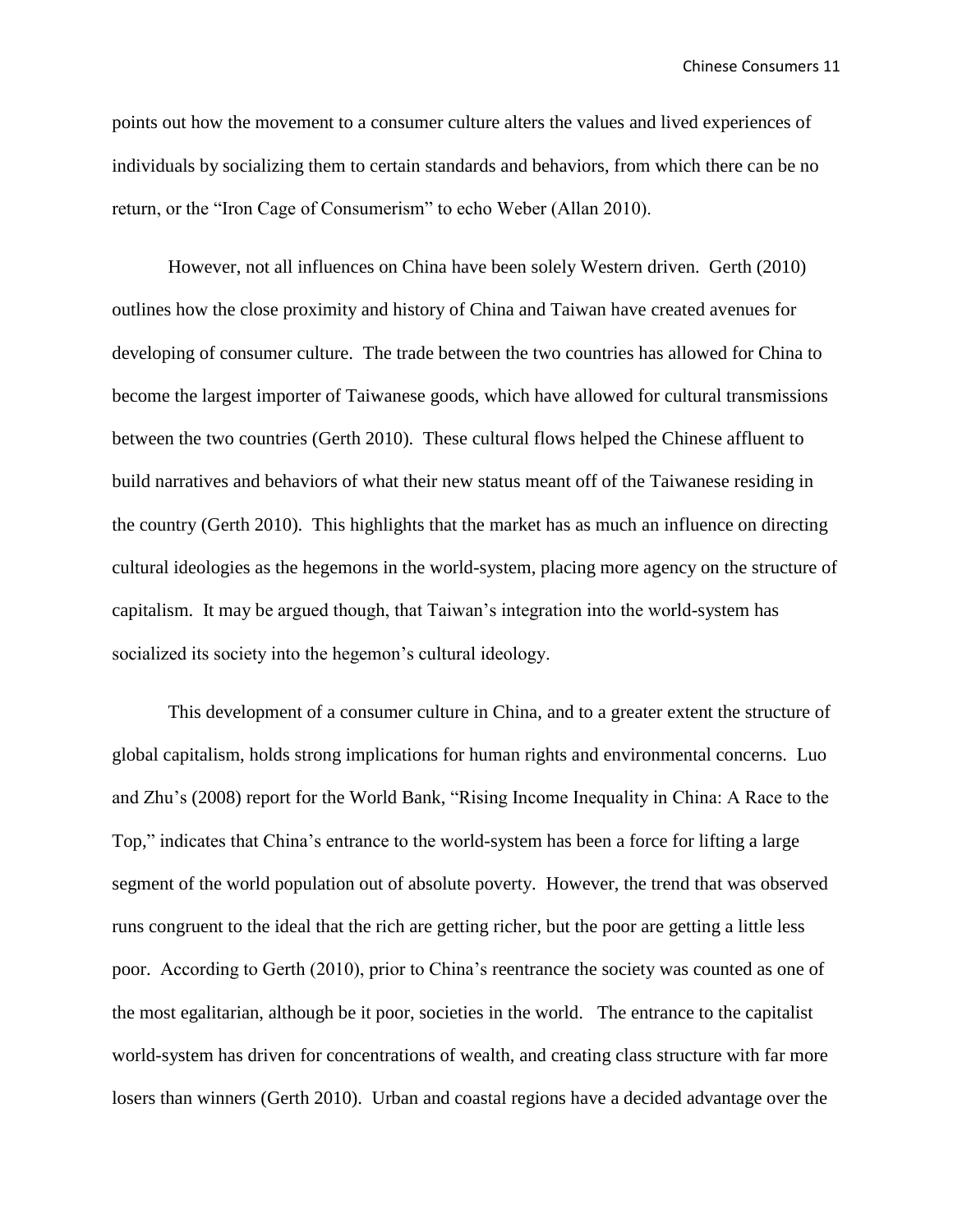rural and inland regions that do not provide as strong a base for labor needs or for developing markets, which only lends to increasing income inequality (Luo and Zhu 2008). The inherent contradiction being that this cycle will continue, furthering the level of income inequality. Aside from the implication for the public, this may also help to subvert the government's economic plan and hinder the length at which China is able to move to a post-industrial, consumer driven society.

 This affluent class has had their consumption preferences and habits built off of Western consumer preferences, which are also socializing some in the lower classes into consumption patterns and desires that run congruent to the social status they wish to achieve (Gerth 2010). However, due to the socio-historical contexts of China, along with their cultural heritage, the affluent class is viewed by some with distrust (Gerth 2010). The assumption that the majority of the newly affluent achieved their wealth through corruption during China's privatization period is a common theme that affects the attitudes of the rest of the population (Gerth 2010). This may also present an issue to China's future plans of development. By creating a bifurcated society, with historical connections to Marxian and Maoist ideologies, China's income inequality may be creating a social justice powder-keg that could led to a return to protectionist policies of the Mao era.

The development of consumer culture in and of itself holds a plethora of negative impacts for the environment (Robbins 1999). The overconsumption of fossil fuels, limited controls on pollutants, high amounts of waste, etc., all are possible side effects in any consumer society. According to the IPAT formula, the implication of 1.3 billion individuals trying to maintain a high consumption lifestyle, using outdated technologies will exponentially increase environmental degradation (Ehrlich and Holdren 1971). Gerth (2010) provides evidence that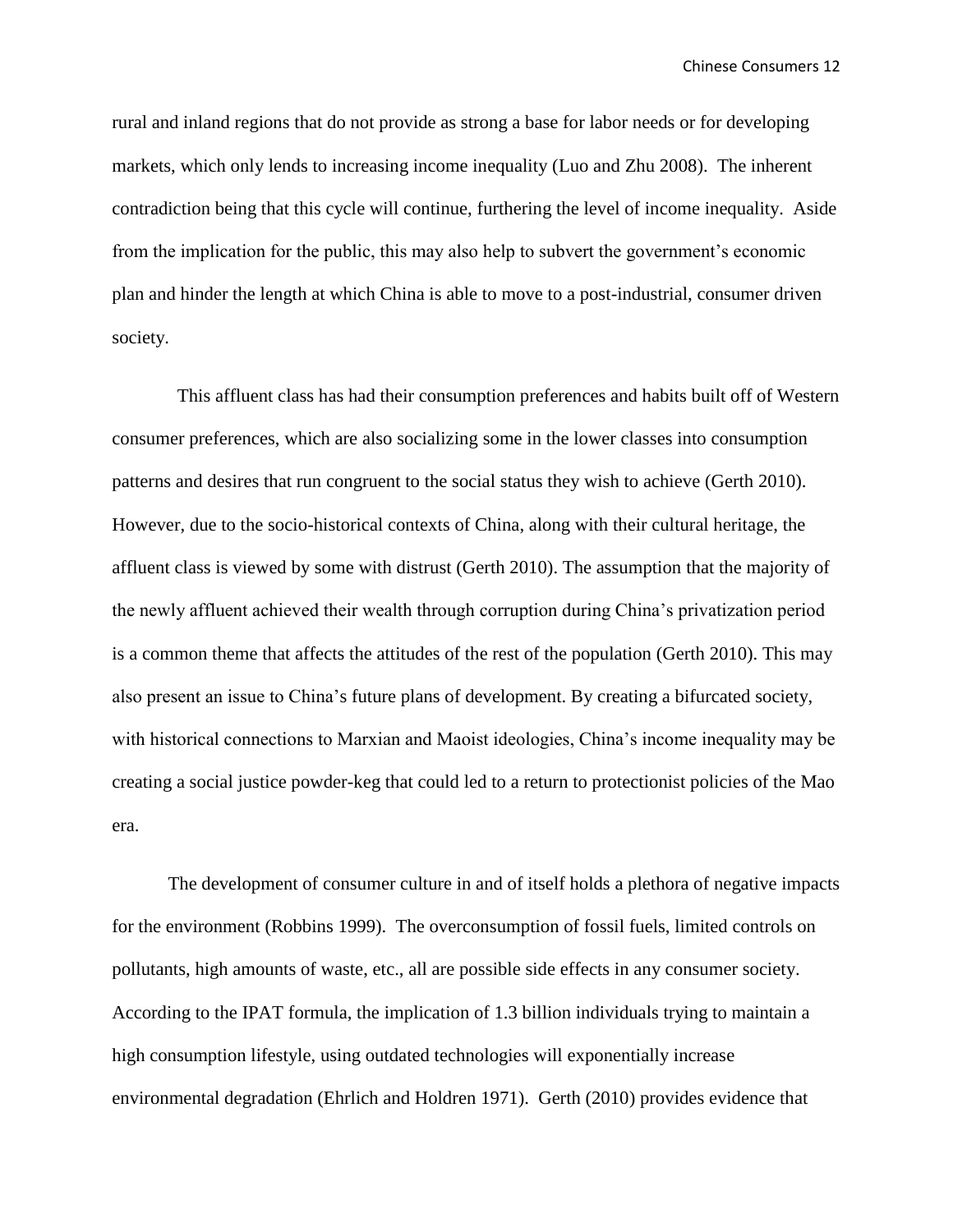China's new consumer lifestyle is already having negative environmental impacts. Due to over grazing, simplifying ecosystems for food production, and urban sprawl, China's overconsumption may be creating a food crisis that will have global impacts and hold the ability to derail their developmental path along with the world-system as a whole (Gerth 2010).

### **Discussion and Conclusion**

China's entrance to the capitalist world-system has hybridized the culture of the society based off of the world-cultural model. Evidence shows that with China's opening to outside influences, values have changed across cohorts, adjusting to more consumption friendly attitudes as the country was further integrated into the world-society (Hung et al. 2007; Wang 2007). Even though the most marked differences have been in the Modern Realists and Global Materialists, cohorts that came of age prior to 1978 have also shown changes in attitudes and values toward consumption (Davis2005). Tse et al. (1989) provided a hypothesis that needs to be further tested to be applied more fully to the present research. However, Tse et al. (1989) research indicates that societies sharing a traditional past but being removed to some degree from the world-system will hold different values and beliefs toward consumption. Li and Woetzel (2012), Hooper (2000), and Gerth (2010) shows the new agency that China's consumers have in deciding the practices of global businesses. This implies China's new position in the worldsystem model, possibly indicating its eventual rise to hegemony. It also shows the acceptance of the cultural model contained in the capitalist world-system.

Watson (1997) showed the impact of the rationalized business model of fast food on the population. In line with Ritzer's (2004) and Weber's (Allan 2010) assertion, the society was socialized into the rational model resulting in the development of bureaucratic personality. Gerth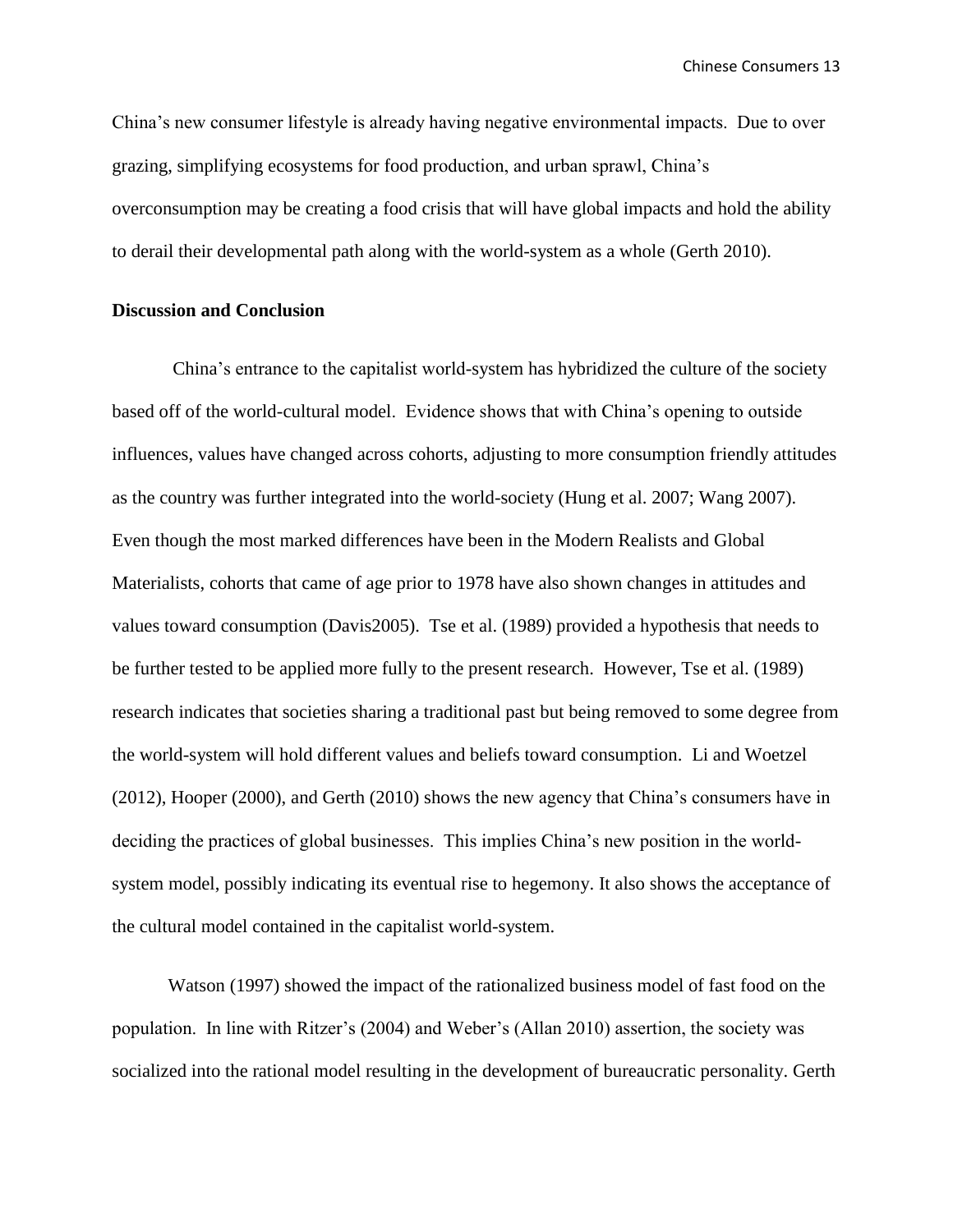(2010) helps to underline the effects of this socialization, along with showing the government's promotion of the model, which makes returning from the rationalized model difficult if not impossible. This research also helps to show the way in which the world-cultural model defined by the culture of capitalism creates the internal mechanisms that will push for the society to conform further. Gerth (2010) also shows that not all of the capitalist influences have been solely Western driven and that the world-system dictates a cultural model exemplified in consumer culture.

To highlight all aspects of capitalism being contained in the world-system model, the traditional contradictions outlined by Marx (Allan 2010) are also present. The bifurcation of the society due to income inequality presents a situation in which China's particular cultural heritage may call for pushback against the world-systems model.

Along with traditional issues of capitalism, the acceptance of the world-systems cultural model has also helped to create and exacerbate environmental concerns (Robbins 1999; Gerth 2010). This development helps to highlight a newer contradiction contained within the postindustrial capitalist system that could derail the world-system due to the interconnectedness of the system.

#### *Possible Critiques*

The assertions made here are that the world-system, understood as a capitalist system defined by current hegemons, creates a world-culture model. The model is best understood as what Robbins (1999) calls the culture of capitalism. The culture is based upon endless accumulation of either: capital, wages, or commodities (Robbins 1999). As such countries entering the world-system will be forced to conform to this cultural model and there should be a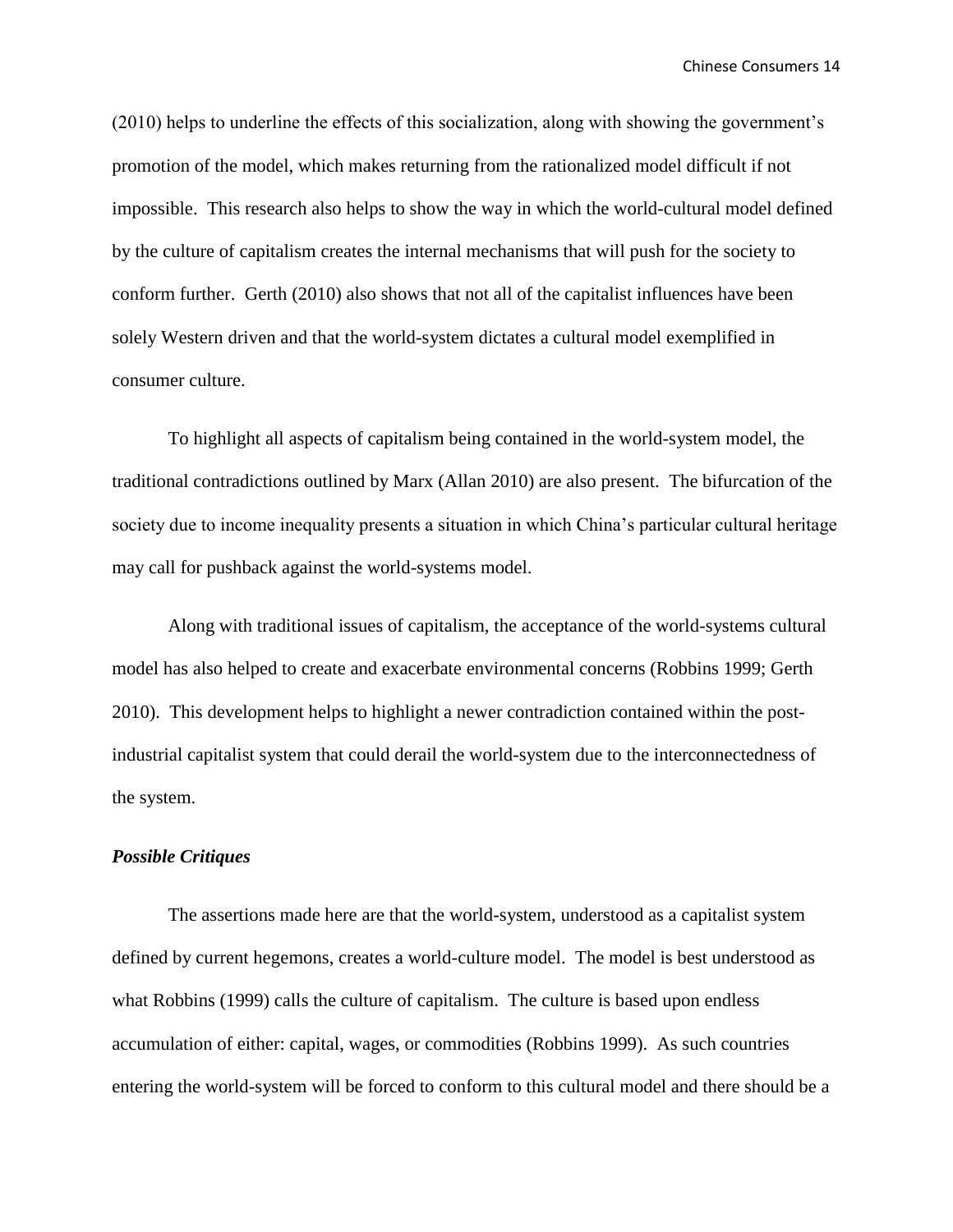development of a consumer culture. This culture will be created through hybridization of the societies' particular culture and the world-system's cultural model.

One counter argument that may possibly arise is based upon cultural imperialism. From this perspective, these hybridized developments will have been dictated by the West and global North, and will be assumed to be forced upon the society. One issue with this argument is the limited scope of their perspective. What they see as Westernization, may be better understood as hegemonization. The core nations in the world-system, are in the positions to define the worldcultural model (Sen [2002] 2012). Sen ([2002]2012) helps to further highlight this in her presentation of cultural transmissions from past hegemons that have fallen, to rising hegemons. As such, what may be perceived as Westernization is built into the capitalist world-system which allows for development of future hegemons.

It must be stated that this argument being presented is not meant to legitimate neoliberal arguments of deregulated world-capitalism and its assumed benefits (Steger 2009). Instead, the cultural model that has been outlined is instead an indictment of the negative effects that may occur due unfettered capitalism. The goal is to understand how this model is created and transmitted throughout the world-system.

One part of Wallerstein's world-system analysis that has not been dealt with throughout this argument is in regard to the dialectic that will be created by rising affluence as nations move through the world-system hierarchy (Allan 2011). This is due to personal speculation with regard to his assertion. According to Wallerstein, the political upheaval of the 1960's marked the beginning of the end of the capitalist world-system (Allan 2011). This however has not been the case as neoliberal globalization has spread further. The purpose of this research is to show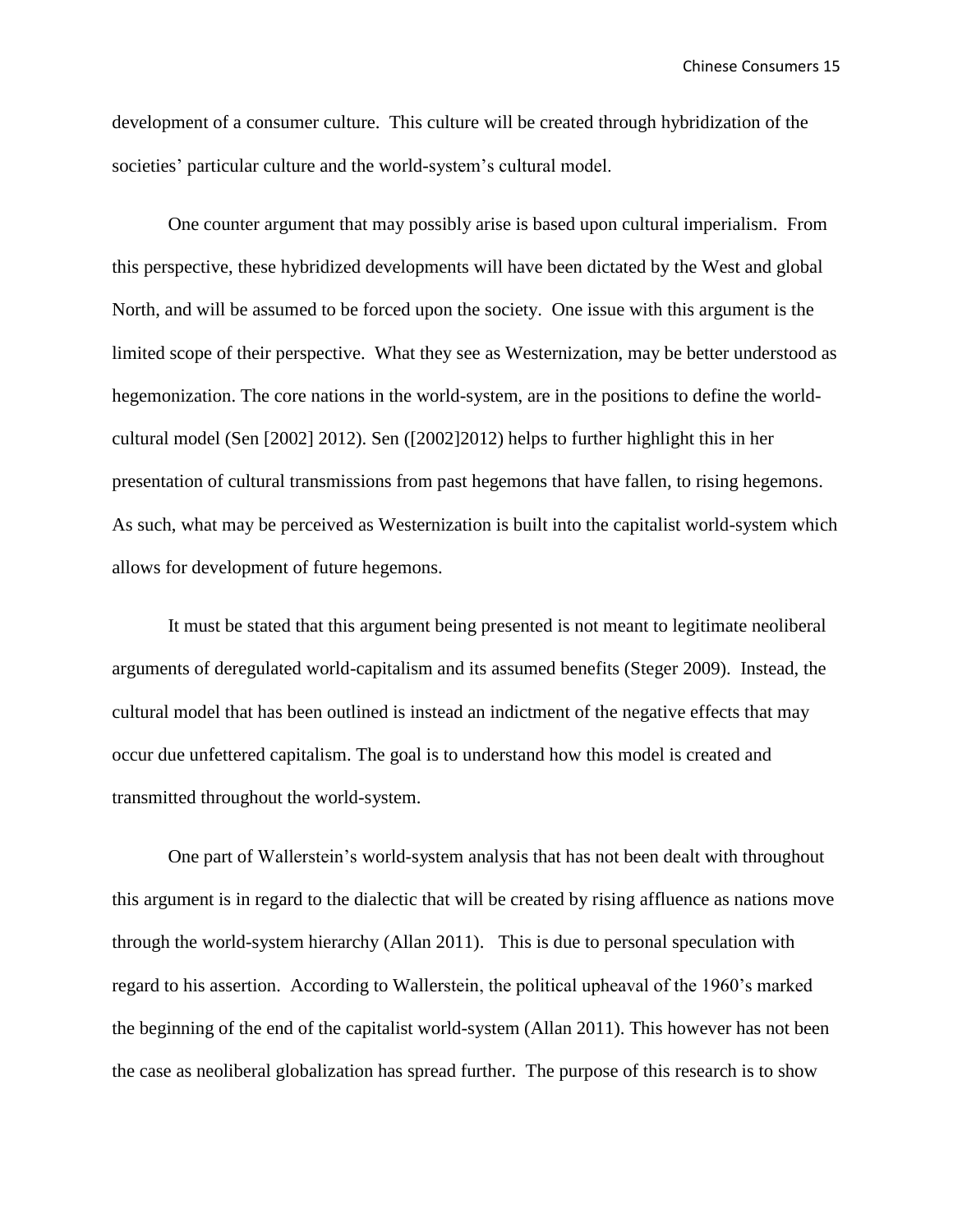how the capitalist world-system prolongs itself by fostering new hegemons through socializing them into the culture of capitalism. This will allow for continuation of the world-system as past core nations slip into either the semi-periphery or the periphery that will allow a cyclical process to develop. This background perspective informed the decision to examine China's reintegration into the world-system because of is assumed position as a historical core nation (Steger 2009).

# *Conclusion*

Using the world-systems/world-culture framework to analyze cultural hybridity helps to understand the influence of structure on culture. This structure pushes for hybridizing of local cultures based on the amount of influence that the structure has in the society. This perspective also helps to show the ways in which the world-system helps to spread its model and assure the continuation of the capitalist world-system. One implication of this is that it can explain the changing power dynamics in the world-system as nations move through the hierarchy and hegemons rise and fall. This framework may prove more useful as the process of globalization continues to move onward. Due to the limited scope of this research's historical analysis, future developments may help to validate this perspective further and expand upon its possible implications.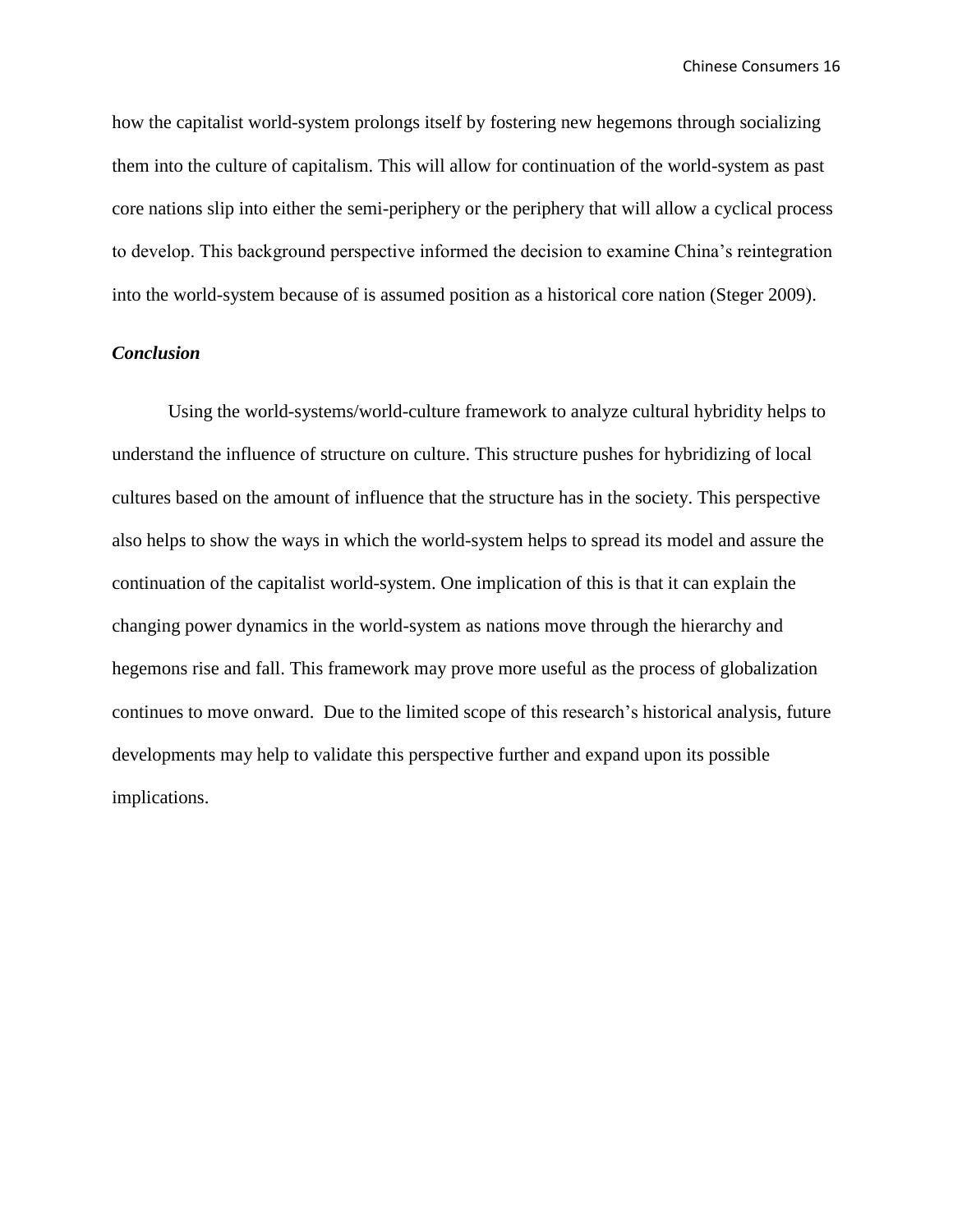#### Works Cited

- Allan, Kenneth. 2010. *Classical Sociological Theory: Seeing the Social World,* Second Edition. Thousand Oaks, CA: Pine Forge Press.
- ------. 2011. *Contemporary Social and Sociological Theory: Visualizing Social Worlds,* Second Edition. Thousand Oaks, CA: Pine Forge Press.
- Davis, Deborah. 2005. "Urban Consumer Culture." *The China Quarterly.* 183: 692-709.
- Ehrlich, Paul R. and John P. Holdren. 1971. "Impact of Population Growth." *Science,* New Series 171(3977): 1212-1217.
- Hooper, Beverley. 2000. "Globalisation and Resistance in Post-Mao China: The Case of Foreign Consumer Products." *Asian Studies Review*. 24(4):439-470.
- Hung, Kineta H, Flora Fang Gu, and Chi Kin Yim. 2007. "A Social Institutional Approach to identifying Generation Cohorts in China with a Comparison with American Consumers." *Journal of International Business Studies.* 38 (5): 836-853.
- Gerth, Karl. 2010. *As China Goes, So Goes the World*. New York: Hill and Wang.
- Lechner, Frank. 2009. *Globalization: The Making of World Society*. West Sussex, UK: Wiley-Blackwell.
- Li, Xiujun L and Jonathan Woetzel. 2012. "Consuming China: How to get ready for the next stage." Mckinsey and Company's *Consumer and Shopper Insights*.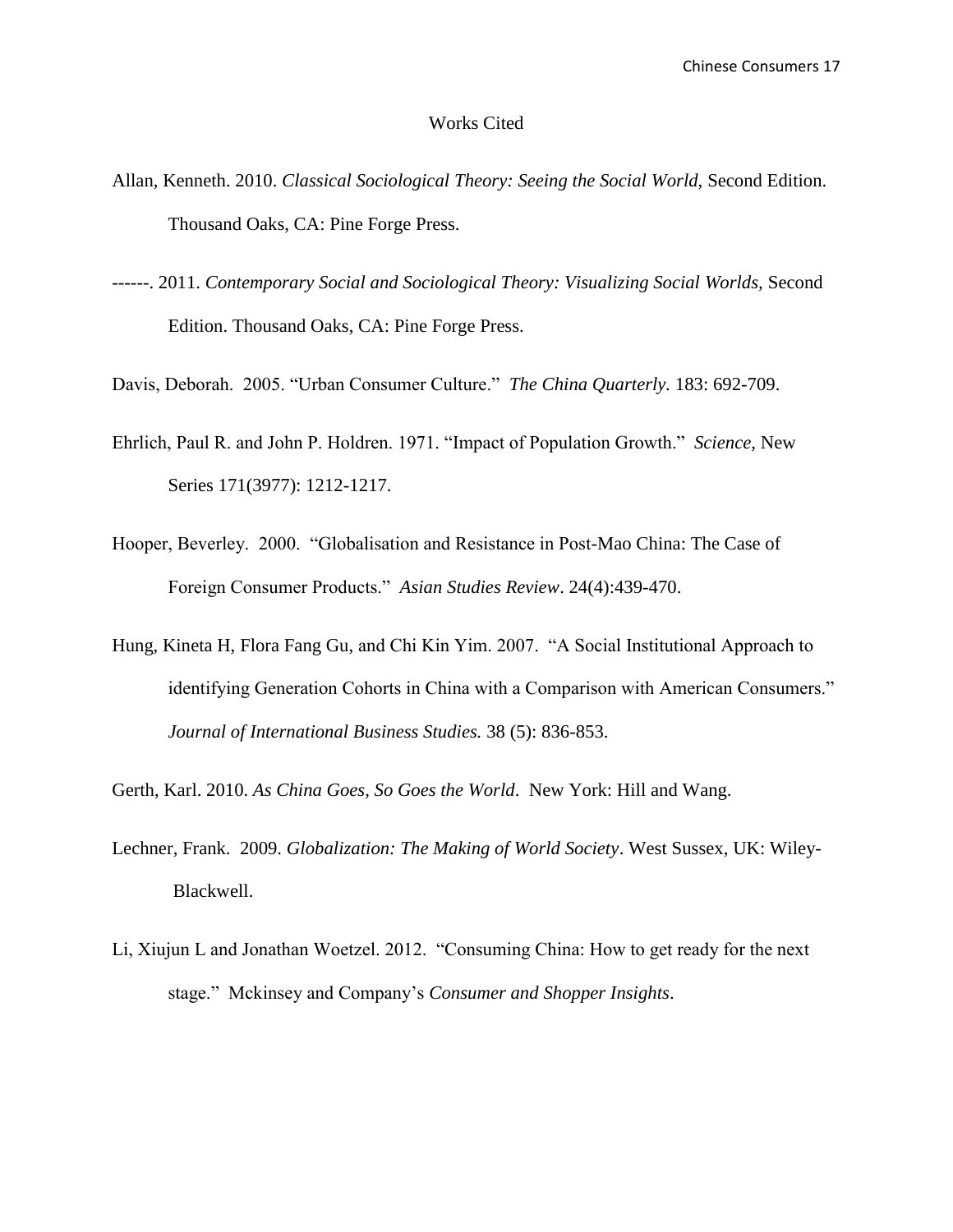Luo, Xubei and Nong Zhu. 2008. "Rising Income Inequality in China: A Race to the Top." *Poverty Reduction and Economic Development, East Asia and Pacific Region*. The World Bank East Asian and Pacific Region.

Meyer, John W., John Boli, George M. Thomas, and Francisco O. Ramierz. [1997] 2012. "World Society and the Nation State." Pp. 79-87 in *The Globalization Reader,* Fourth Edition, edited by F. J. Lechner and J. Boli. West Sussex, U.K.: John Wiley & Sons, Ltd.

Ritzer, George. 2004. *Mcdonaldization of Society*. Thousand Oaks, California: Pine Forge Press

- Robbins, Richard, H. 1999. *Global Problems and the Culture of Capitalism.* Needham Heights, MA: Allyn & Bacon.
- Sen, Amartya. [2002] 2012. "How to Judge Globalism." Pp. 16-21 in *The Globalization Reader,*  Fourth Edition, edited by F. J. Lechner and J. Boli. West Sussex, U.K.: John Wiley & Sons, Ltd.
- Steger, Manfred. 2009. *Globalization: A Very Short Introduction*. New York: Oxford University Press.
- Tse, David K., Russell W. Belk, and Nan Zhou. 1989. "Becoming a Consumer Society: A Longitudinal and Cross-Cultural Content Analysis of Print Ads from Hong Kong, the People's Republic of China, and Taiwan." *Journal of Consumer Research*. 15: 457-472.
- Wallerstein, Immanuel. [2004] 2012. "The Modern World-System as a Capitalist World-Economy." Pp. 51-56 in *The Globalization Reader,* Fourth Edition, edited by F. J. Lechner and J. Boli. West Sussex, U.K.: John Wiley & Sons, Ltd.